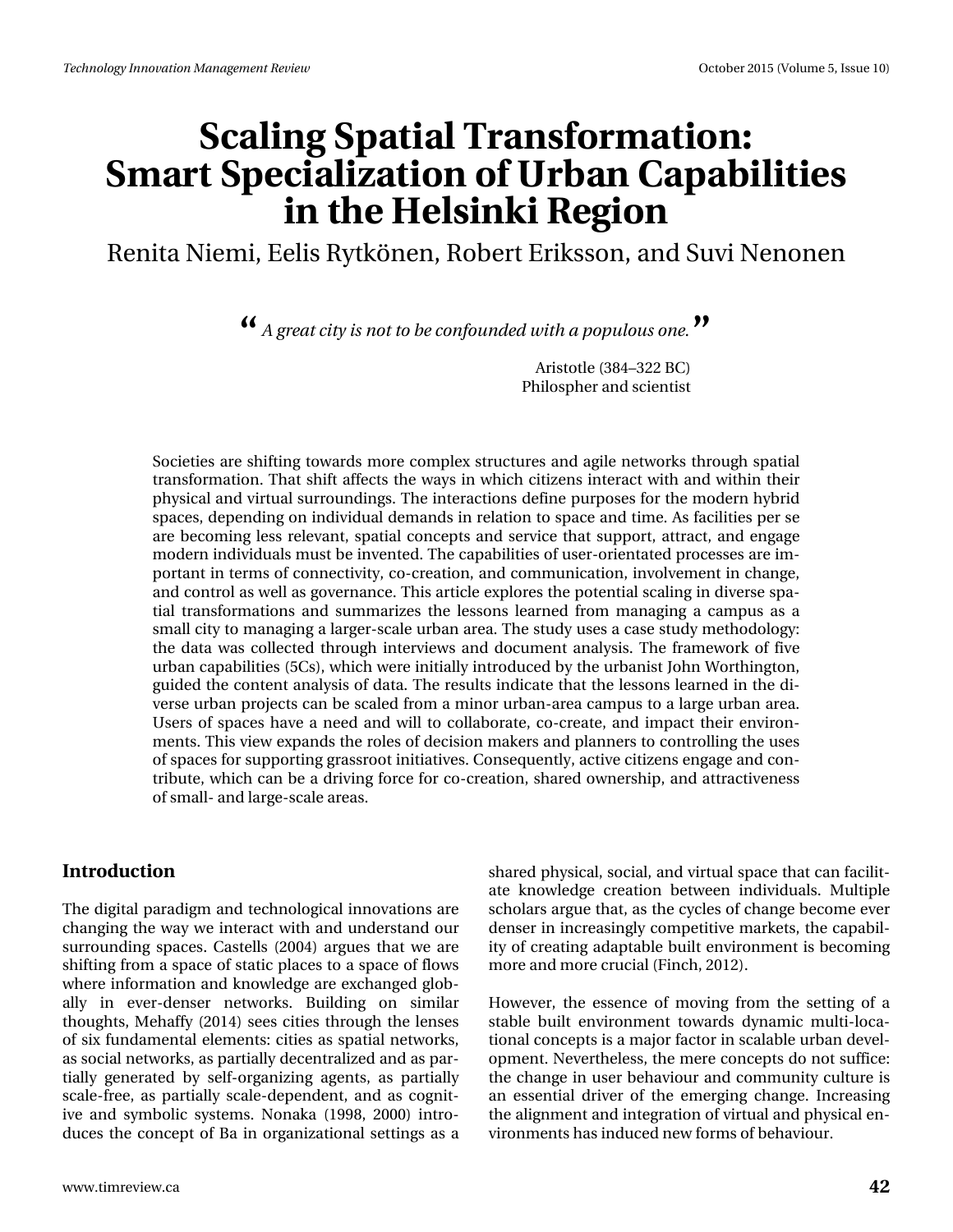*Renita Niemi, Eelis Rytkönen, Robert Eriksson, and Suvi Nenonen*

Large parts of our daily activities take place in virtual environments and affect the physical layers of our environment. For example, Demos Helsinki (2014) announced a Smartup Manifesto listing organizations that represent a new wave of startups that focus on increasing the efficiency of using physical resources by offering virtual services, such as AirBnB, Uber, Sharetribe, and Venuu. As another simple example, one can observe the disappearance of telephone booths from cities and buildings as static small cubicles – now the telephone is a mobile, intangible bubble around us wherever we are. Diverse solutions, propositions, and recommendations are available for mobile phones. Moreover, the city of London, for example, has updated numerous old booths to providing free Wi-Fi access. Physical, social, and virtual layers of our environments are inevitably more and more integrated.

Mobility has increased individual freedom and choice. Sustainability drivers have made individuals more aware of, for example, different transportation alternatives. New ways of using and sharing resources are increasing (Brinko et al., 2014; Lindsay, 2014; Termaat et al., 2014) due to the rise of the sharing economy. Additionally, the emphasis on social sustainability includes issues such as happiness, wellbeing, and satisfaction with life. The flexibility and attractiveness of the social, virtual, and organizational infrastructures that a city creates provides a competitive edge. The greater variety cities are able to offer in terms of local, dense, and thematic communities, the larger their potential to attract talented people and organizations. The aim of this article is to explore the potential of scaling in diverse spatial transformations. The research question asked is whether the practices of managing a campus as a small city can be scaled to managing a larger-scale urban area.

### **Drivers of Change**

The consequences of more mobile lives and work styles can be seen in academia and the private sector: both are struggling with low space-utilization rates resulting in high bills. Multiple studies in European and USbased universities indicate space-utilization rates of less than 40% during the office hours (Den Heijer, 2011; Den Heijer & Zovlas, 2014; Harrison & Les Hutton, 2014; Neary et al., 2010; University Herald, 2013). According to Den Heijer and Zovlas (2014), campuses constitute about 5–15% of European university budgets.

For example, a recent study in Aalto University showed that space-utilization rates tend to vary between 20–40% during office hours (Hietanen, 2014). Aalto University's main campus consists of 30 buildings covering an area of about 240,000 square meters. The campus costs, including rents and maintenance, exceeded 70 million euro in 2015. Facilities form the second largest cost after human resources. At the same time, despite slightly higher utilization rates, a million square meters of office premises lack tenants in the metropolitan area of Helsinki. These vacancies represent about 12% of the total office building mass in Helsinki and 20% in nearby Espoo. These empty or half-empty offices are part of the image of the campus and cities. The supply of the built environment does not match the demands of mobile life and work.

It seems that the places where knowledge work is accomplished are scattered across multiple spaces, from traditional offices and business park complexes, to hubs, co-working spaces, and home offices (Waber et al., 2014). What we used to know as the "third place" that supports the infrastructure created by offices and homes are remodelled to diverse service offers in a more conscious way (e.g., Brinko et al., 2014; Termaat et al., 2014). The organization no longer defines the location of the work; the work is disseminated all over the city structure: homes, public spaces, the premises of clients or partnering organizations, private cafes and restaurants, and diverse co-working places. The whole city can be seen as an office and in the minor scale, and similar dissemination can be seen in the campus area: the location of an individual's own department or faculty is no longer the main determinant. The administrative section can have an address, but networks rarely have a stable address – learning and working on the campus occurs in diverse locations if the university offers the mobile possibilities.

The total amount of square meters per knowledge worker is not thus diminishing, but probably even increasing. Even though workplace changes from traditional office concepts towards activity-based concepts, offices can reduce the amount of square meters in relation to one workstation: the amount is increasing per employee, because mobile work can be completed in diverse work zones. Work is scattered across multiple places and dictated by the collaborative processes – considering the utilization rate of diverse places is much more relevant than the rate of one single workstation. A similar trend can be identified in the context of learning environments. The use of classrooms is no longer the main success factor but greater emphasis should be put on the amount, quality, diversity, and use of learning and working zones – to scatter the learning and work-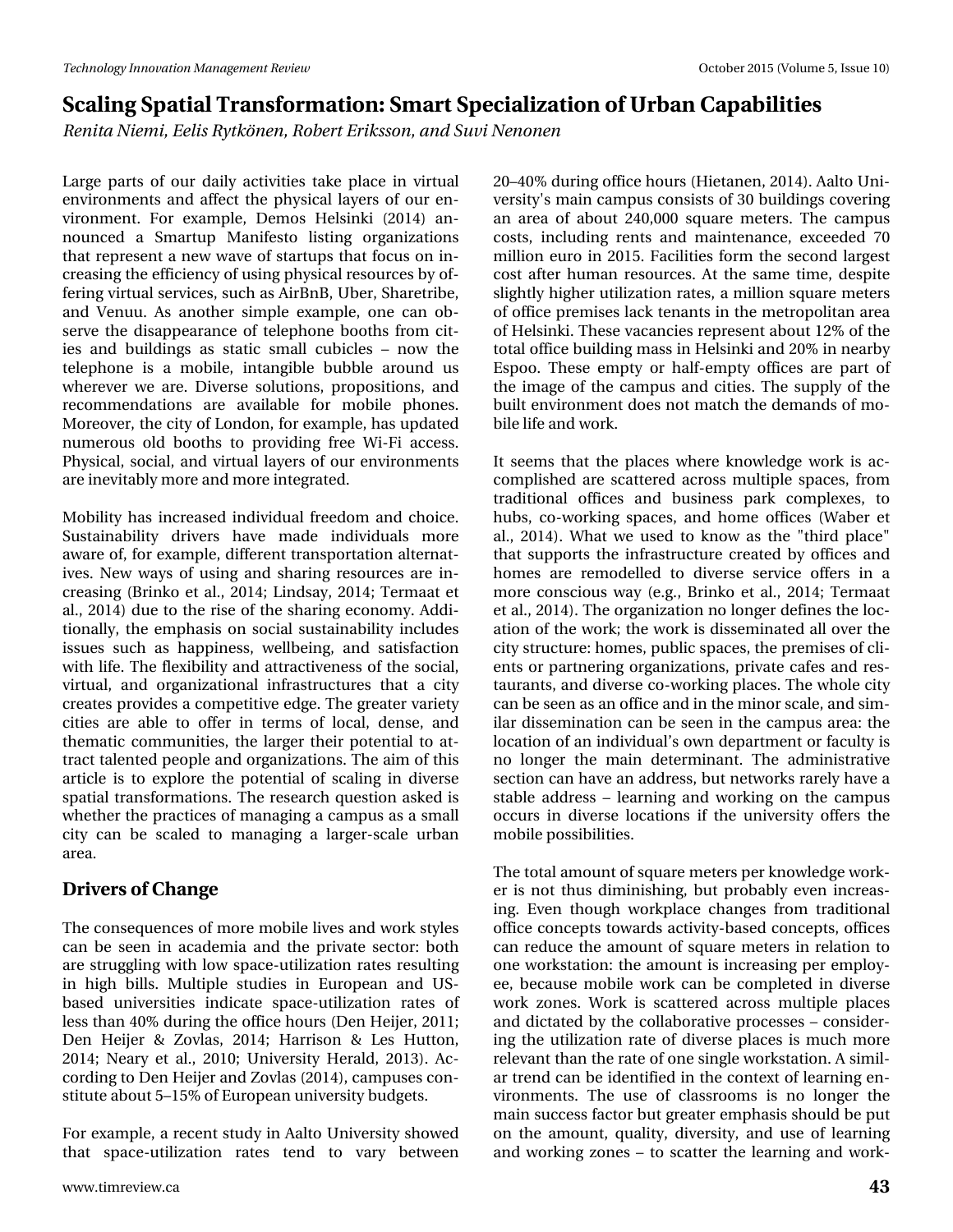*Renita Niemi, Eelis Rytkönen, Robert Eriksson, and Suvi Nenonen*

ing activities around the campus instead of the silos of faculties, or building wings for staff or students only.

The dominant role of institutional ownership of buildings and individual ownership of desks will most likely diminish in the course of time. The booming trends indicate that work is increasingly accomplished in the shared premises of multiple organizations that have a common agenda. Gathering the stakeholders and facilitating their collaboration requires operators who would take the premises into efficient use. This approach will most likely offer new business opportunities while changing the dynamics of the traditional ways of leasing spaces on the basis of fixed contracts for multiple years. Dynamic spatial abilities, such as flexibility and adaptability of the building services and processes that building facilitators and operators are offering, will probably play an increasingly important role in the market.

Actually, new operators are constantly entering the market and diverse concepts can subsequently be identified both in the city and on the campus. Examples of multi-locational work concepts in the metropolitan area of Helsinki include service concepts in co-working such as Kontoret, Hub13, Urban Office, Urban Mill, and StartUp Sauna, to name a few. Kontoret as a concept aims to build a network of on-demand spaces for modern knowledge workers. The operators of Urban Mill strive to replicate the lean methodology they applied in Urban Mill and take over underutilized assets beyond the campus in an attempt to attract organizations and create more thematic communities that would benefit from a common platform. In their operations and risky business strategy, facilities management is in the secondary role, and greater emphasis is put on the community management role, which is supported by physical and virtual infrastructures.

The focal question for both effective and efficient workplace orchestration lies in scalability: from office space to the use of the building to the use of the city. On the space-user level, the core is thus in the scalability of the new ways of working and learning at individual, team, and organizational levels. On the other hand, there are varieties of reasons why organizations do not support the dissemination of work. Lindsay (2013) proposes that co-working generally falls into one of the three categories: co-working in a separate location, co-habiting a common space with a partnering organization, or opening up an organization's workspace to a wider community, resulting in a working commons. Co-working in a separate location involves shared environments

where individuals and small groups gather together to work in a community, usually paid for on a membership basis and invoiced either monthly or daily. These spaces provide a community workspace with shared services that let individuals and small groups share ideas and mutually support each other's work. Lindsay (2013) has found that corporate organizations are encouraging their own employees to work in co-working spaces as an alternative to their regular workspace, not primarily to save on costs, but to facilitate their interaction and knowledge sharing with others, and to inspire creativity.

In addition to co-working spaces, organizations are opening up their own workspace to a wider community in an attempt to invite others in to share it (Lindsay, 2013). The working commons emerges as one kind of a semi-public shared space similar to the learning commons in the university context. University campuses have moved away from libraries exclusively designated as places for reflective study, to spaces where informal and ad hoc collaboration happens in learning commons. The Aalto University library is following this direction in developing its premises through bottom-up processes such as AaltoHUBs, which recycles underutilized spaces through collaborative, community-engaging design processes. Typically, these spaces include places to meet, study, make connections, and exchange ideas. Food and drink are welcomed, furniture and equipment are mobile or reconfigurable, and access is allowed at all hours. The settings of the space change by the hour, day, and week. Municipal governments could have an emerging role in hosting these kinds of shared spaces.

Co-habiting means several partnering organizations sharing a common work environment. They are types of workspace where, rather than an individual organization opening up to others or to the wider community, several organizations together share a work environment with the purpose of gaining from each other's knowledge and experience. Furthermore, Lindsay (2014) has identified six new types of workspaces that are supplanting the corporate campus because they offer ways to increase the probability of interactions that lead to innovation and productivity: real-time offices, permeable offices, office networks, office neighbourhoods, office-as-a-service, and the new guilds.

The complex environment challenges municipal decision makers and politicians to prioritize and make decisions among a vast number of initiatives, projects, and events. Organic bottom-up projects have become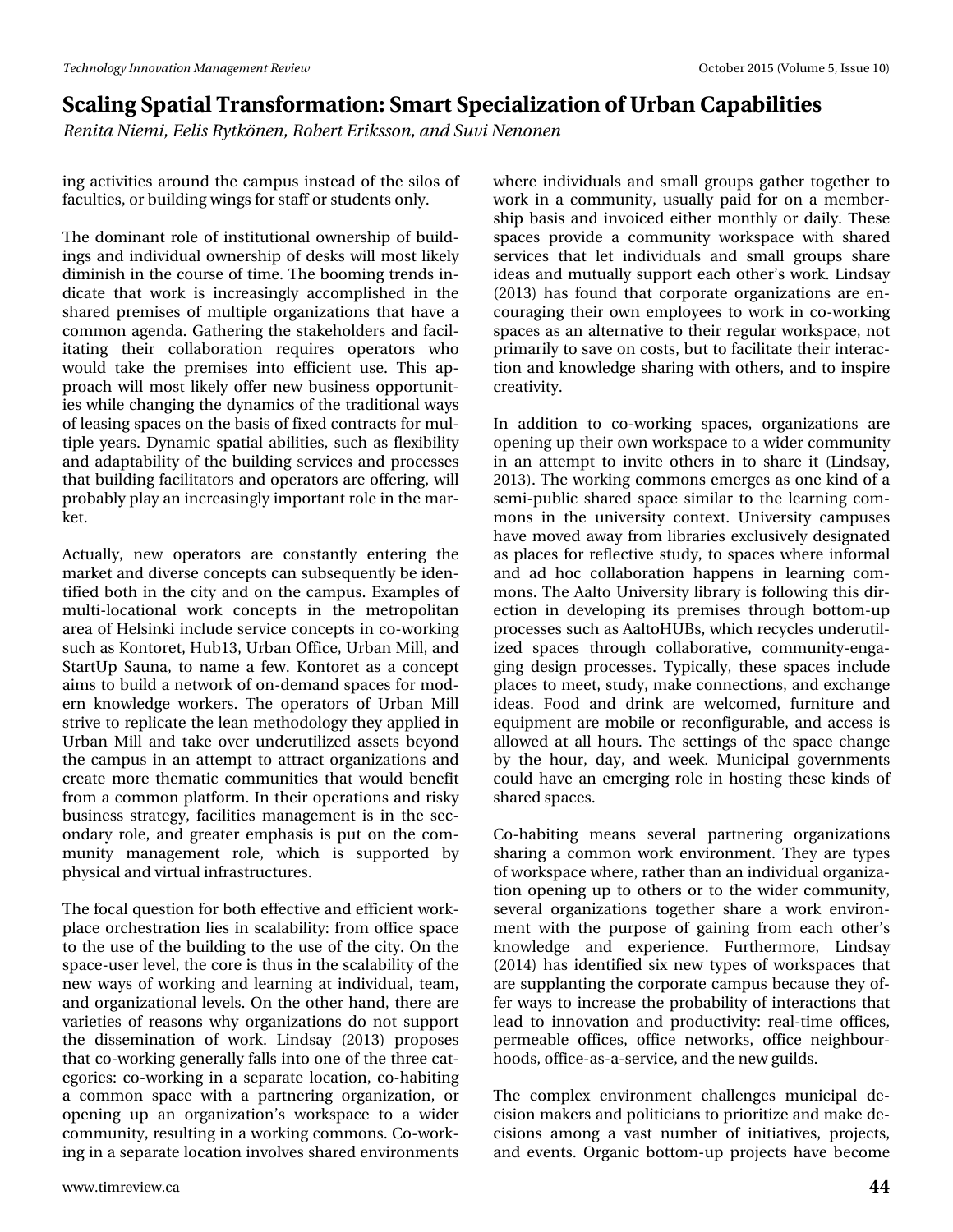*Renita Niemi, Eelis Rytkönen, Robert Eriksson, and Suvi Nenonen*

more and more attractive alongside hierarchically structured top-down projects. In a recent study (Rytkönen, 2015), the same phenomenon has been detected in micro-scale in university campuses, where spatial transformation is affecting the rules of the game. From the university campus management organization, the spatial transformation seems to require the ability to balance between individual and communal demands, local and global foci, and project-based pioneer projects and standardized hierarchical projects. In order to support the core tasks of universities, campus managers and university administrators should support multiple business models and processes, thereby enabling interdisciplinary, cross-organizational actions to take place on their campuses. Rather than facilitating or managing the facilities per se, the essence of their work seems to shift towards orchestrating the communities that act within the facilities.

On the scale of urban planning, Horelli and Wallin (2013) have similarly identified that, rather than only having roles as administrators and hierarchical watchdogs, the tasks of city managers and planners are expanding towards following, engaging, empowering, and supporting the grassroot pioneer initiatives that attract interest and buzz in the cities. Balancing between them and the more stable, standardized, and static processes is a focal task in competing in the global market. On the one hand, it is important to identify the typographies of different scales in order to respond to the needs of mobile living, working, and learning; but, on the other hand, it is important to identify the common factors in diverse processes of developing such a physical and virtual infrastructure.

### **Methodology**

This study took a qualitative approach in an attempt to build propositions on data collected about the case study. The case is urban area consisting of three districts: the university main campus as a district for science, research, education, and arts; the business district; and the cultural, living, leisure, and retail district. The content analysis of data was guided through the framework of five urban capabilities, which were initially introduced by the urbanist John Worthington (Worthington & Bouwman, 2012). Allowing comparison between the approaches of six learning cities' projects, discussions were structured around these five themes, which are the "5Cs": connecting, changing, collaborating, communicating, and controlling. The 5Cs have been further explored and developed by Niemi and colleagues (Mangs et al., 2013; Niemi et al., 2013), who con-

cluded that the 5Cs framework can be applied to the analysis of open-ended projects with clear goals, budgets, and deadlines spread over time (Niemi et al., 2013). The approach was furthermore seen as scalable in the city and in district scales, and particularly for observing certain everyday practices. Although the scholars pointed out its limitations as an evaluation tool, they emphasized its ability to recognize different phenomena in city development.

### **Case Study: Smart Specialization in the Helsinki Region**

*History, visions, decision making, and physical dimensions* The so-called T3 area of Espoo consists of three districts: the Aalto University main campus as a district for science, research, education, and arts; the business district of Keilaniemi; and the cultural, living, leisure, and retail district of Tapiola. Each district has a rich history: the task of the city is to integrate the original Tapiola garden city vision from the 1960s, the Keilaniemi business tower vision from the 1990s, and Otaniemi campus vision that was updated from the original 1960s vision of Alvar Aalto, to the 2006 vision for Otaniemi as a hub for science and business, and most recently, the interdisciplinary Aalto University campus vision of 2011, bringing together arts, technology, and business. Together, these districts form one of the most attractive areas to live and to do business globally. However, in order to make it even more attractive, professional operators are needed to facilitate and integrate collaboration that creates synergies. The region and its districts are illustrated in Figure 1. The figure identifies the three different districts found in the T3 area. The five capabilities are covered throughout these districts and can be found more intensely unified in the minuscule scale in the Science and Technology district, which relates to the campus.

The Aalto University main campus, representing one of the three districts of the T3 area, is the playground for the university that merged in 2010 from three original universities: the Helsinki University of Technology, the University of Art and Design Helsinki (TaiK), and the Helsinki School of Economics. The vision of Aalto University, and consequently, the vision for its campus, is strongly rooted in the interdisciplinary synergies between technology, arts, and business, and it has been collaboratively created by 2500 Aalto community members. It aims to be a world-class university by 2020. In order to facilitate the synergies, the majority of the actions are centralized on the main campus of the former Helsinki University of Technology. The former TaiK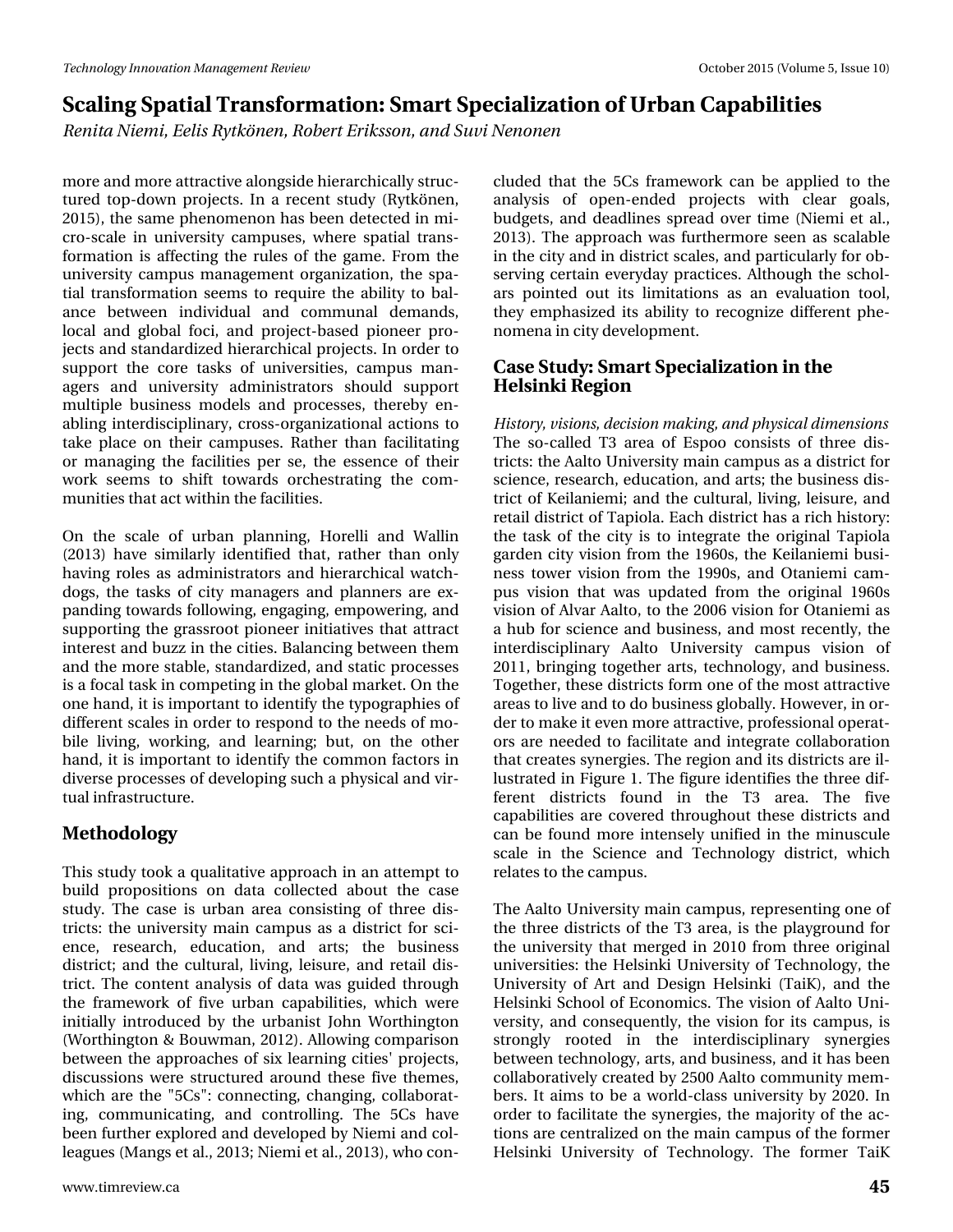*Renita Niemi, Eelis Rytkönen, Robert Eriksson, and Suvi Nenonen*



**Figure 1.** The T3 region and the 5Cs model (applied from Niemi et al., 2013; Worthington & Bouwman, 2012)

campus on the other side of the Metropolitan area of Helsinki is abandoned, as a new construction is being built on Aalto, the main campus and all the bachelorlevel education is centralized to the bachelor cradle, formerly the main building of the Helsinki University of Technology. In addition to these and other strategic decisions, various grassroot, bottom-up projects are ongoing: the alternative learning and research environments such as the Design Factory, StartUp Sauna, AaltoHUBs, ADDlab, and Urban Mill, to name a few. Their quickand-dirty, iterative approaches to creating attractive collaboration seem unique in the university context and have the potential to scale up to the urban development level (Rytkönen et al., 2014).

### **Results**

The results indicate that the lessons learned in the diverse urban project can be scaled from a minor campus area to a large urban-area scale. Users of space have a need and will to collaborate, co-create, and impact their environments. This view expands the roles of decision makers and planners from controlling the uses of spaces to supporting grassroot initiatives. Consequently, active citizens engage and contribute, which can be a driving force for co-creation, shared ownership, and attractiveness of small- and large-scale.

### www.timreview.ca **46**

### *Theme 1: Connecting – area and people*

Connectivity refers to the connection between different communities as well as to the capability to connect to the physical environment, with the help of virtual infrastructure such as social media and social networks. Aalto University has three separate campus areas that will be diminished to two: one in the Helsinki city centre and one in the traditional campus location in Espoo, in the former campus of the University of Technology. The vision of Aalto University is to connect the professionals of arts, technology, and business. Both campuses have their own buildings although concepts such as the Aalto Design Factory and Learning Hubs are the elements truly connecting Aalto University. These places are physical surroundings and virtual platforms; they are diverse ways of accomplishing tasks processes to develop, use, and maintain places that serve as platforms for collaboration between different disciplines and actors.

The T3 area has three urban areas with different profiles to connect: the Aalto University campus as an area for research and education, the business district of Keilaniemi, and the cultural, living, leisure, and retail district of Tapiola. Large highways physically separate three districts. The main driver of the connection is often viewed to be transportation. The T3 development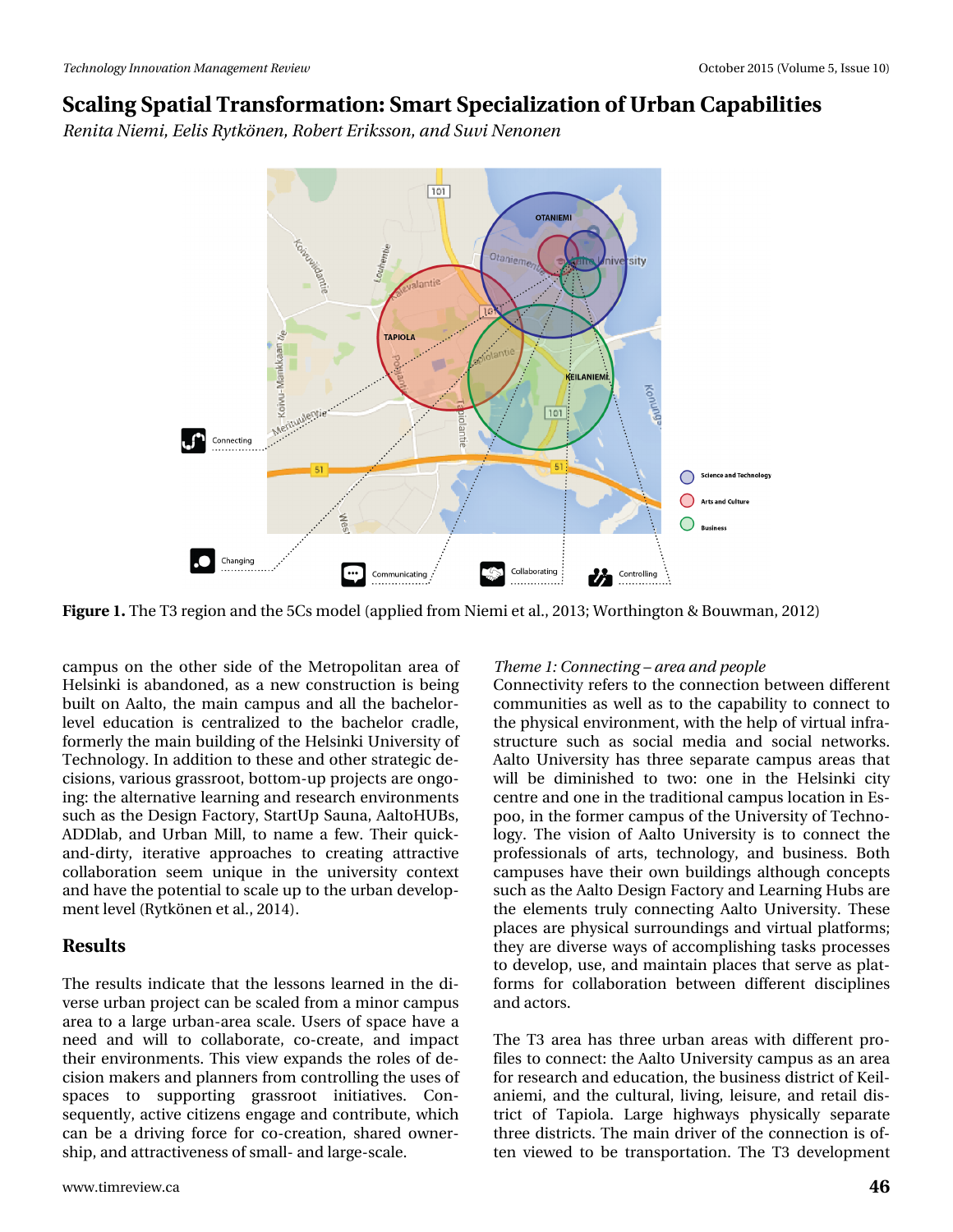*Renita Niemi, Eelis Rytkönen, Robert Eriksson, and Suvi Nenonen*

combines different modes of transport, and the new metro line is the main connector. It is seen as a major link between three areas as well as linking the region to the city centre of Helsinki. Additionally, the connecting characteristics of nature are identified in terms of cycling, walking, and using natural pathways and green corridors as shortcuts across the areas. Water as an element has more surrounding than connecting characteristics. Connectivity can be encouraged by creating hotspots (i.e., a physical location with wireless access), which are connected to each other as a network of places as processes in order to co-create, operate, and co-develop them. However, communities require active facilitation. Even though packing interdisciplinary and cross-organizational students, researchers, professors, practitioners, and people from the public sphere into a dense area might support connectivity due to proximity, it is not enough if there are no processes to connect the diverse actors. Allen and Henn (2008) argue that increasing the opportunities for knowledge transfer, inspiration, and later innovation is achieved in organizations by maximizing the opportunities for communication. This concludes the configuration of the organizational structure and physical space. Similarly, a connector in infrastructure does not guarantee connectivity in the social context if it does not serve mobility between the areas, which also connect people through the processes of creating the area.

#### *Theme 2: Changing – towards the vision*

Change is a natural phenomenon of development, but the essential aspect in organizational settings is in reacting to change. Change occurs both physically and perceptually, and it is more about changing a mindset than physical alterations per se. The current changes on the Aalto University campus are based on the organizational change of the university, which affects the built environment by and large. Innovative grassroot initiatives are blossoming next to massive traditional renovations, new investments, and exits. Larger change nurtures smaller change and vice versa. However, the cultural change of breaking out from the traditional silos takes time, and so does engaging the middle management at the core of continual change. The organizational change of Aalto University has potential to affect the city of Espoo as an attractor of new types of businesses to the Keilaniemi area.

The challenge in Aalto University is to integrate three old institutional systems while respecting the original identities and creating motivators for the units to follow and implement the ambitious new visions. The same challenge applies to the T3 area. From these ingredi-

ents, a believable synthesis and incentive system, that the actors from all areas can relate to and are motivated to implement, should be created. Both Aalto University and the T3 area could become more resilient and adaptable to change from spatial, organizational, and operational perspectives. Involving people in the early phase of the development process decreases the unwillingness for change. Flexibility and resilience are the focal capabilities in recovering from the changes. The resilience strategy for the T3 area could be part of the visionary work conducted in long-term urban development.

#### *Theme 3: Communicating – narrative and image of the area*

Communication concerns promotional activities and interaction with others. By means of communications, a brand and a collective image can be built, but individuals build identity. A brand can be seen as a collective agreement of the image, whereas identity concerns an individual, their self-perception and self-presentation expressing one's personality. The Aalto University brand is strong and externally well known. The Aalto main campus offers world-class examples of co-creational actions and initiatives that have been well-communicated and function as communication platforms for their user communities. Yet, these communities only represent a small portion of early adopters among the university actors. The internal institutional units of Aalto University are still heavily struggling with building the Aalto identity, which is why the internal communications require greater investment of money and time. AaltoHUB is one of the projects that aim to affect the overall identity of Aalto people. The hubs are co-created, informal places for studying – they offer relaxed and flexible learning environments where the students need them the most. The challenge in the T3 area is communication between three districts. Today, its role is undervalued. In the future, it will be central to the success of the whole area. The city of Espoo should engage its citizens and empower entrepreneurs and industries to follow the external communications examples of Aalto University. Arnstein (1969) introduced an idea of citizen participation as citizen power.

There is no single sign to brand or identify the T3 area – it is rather an internally strong mental model. To make it visible, sensible, and encouraging requires action on the physical and virtual, internal, and external communication channels. The capability to create experiences – the sense of the place and diversity – is increasing in Aalto University. This is important competence, because often decisions are based on feelings and, therefore, it is important that those involved in planning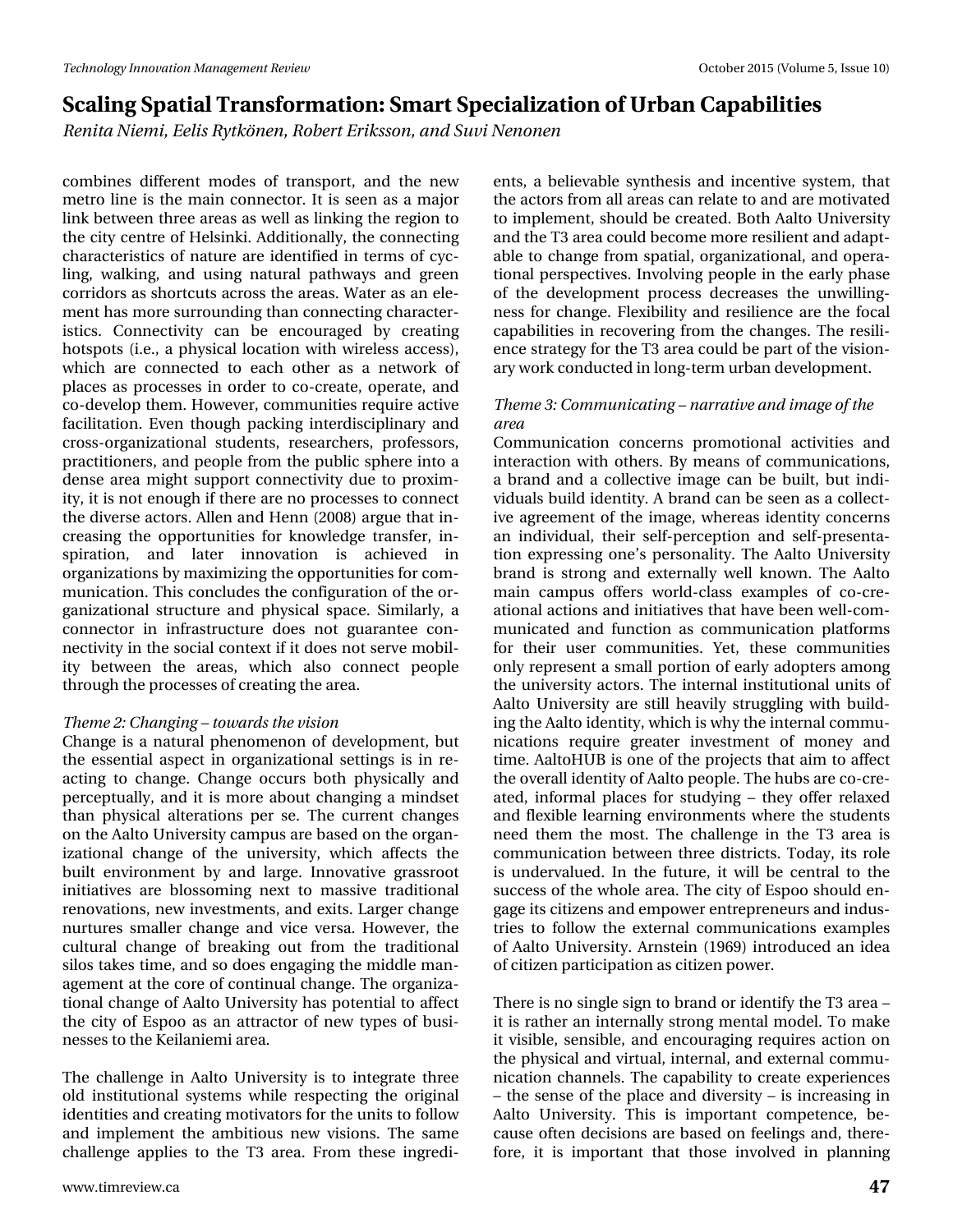*Renita Niemi, Eelis Rytkönen, Robert Eriksson, and Suvi Nenonen*

processes are aware of this phenomenon and create (communicate) solutions in the best possible ways to support the end-user choice. The essence of successful grassroot activities is in the interaction and communications between the top management and grassroot actors. Two-way communication (top-down and bottom-up) is a process in which participants create and share information to research mutual understanding. Communications can raise awareness and change perceptions to support cultural, behavioural, and physical change.

#### *Theme 4: Collaborating – user involvement*

Collaboration means capability to collaborate informally and formally. Two key phenomena related to collaboration are complexity and diversity. Collaboration should not be seen as restrictive practices, but rather as a set of processes for creatively balancing conflicting and mutual interests. It is about working across different scales, interests, functions, and cultures with the aim of building up a community spirit. Collaboration includes both informal and formal processes.

The merger of three universities into one organization multiplies the complexity of the main Aalto campus. On the one hand, complexity forms a barrier to the new organization to collaborate internally. On the other hand, the increasing diversity offers great opportunities, which should not be underestimated. Due to the diverse characteristics of regional development projects in the T3 area, one can encounter questions that are "wicked", "messy", and "fuzzy" (Rittel & Webber, 1973; Buchanan, 1992). One profession or industry simply cannot solve them alone, which is why collaboration is needed to overcome the issues of complexity and diversity. Aalto University plays an important role in creating partnerships and in linking and forming platforms for public and private sectors. One of the most promising concrete grassroot initiatives is Urban Mill, which focuses on facilitating new public–private–people partnerships in an attempt to find common and shared value within the public and private sectors. On Aalto's main campus, interdisciplinary and cross-organizational collaboration has been fostered through these kinds of boundary objects. Buildings and spaces function as thematic platforms for collaboration around the campus, such as the Energy Platform, the Digi Platform, and the Living+ Platform. Creating a collaborative culture across organizations and disciplines requires time. However, a collaborative culture can be empowered by hybrid operators who facilitate the activity process. Aalto University has been successful in external collaboration, but the internal collaboration would require even more incentives

to be reinforced – this is not the tradition of rewards systems in universities in general as they rather focus on individual merits and achievements.

In order to create a collaborative culture among the T3 spectrum of areas – culture, arts, living, leisure, business, and science – initiatives exist, including Espoo Innovation Garden, Espoo Day, and Base Camp, among others. These refer to innovative, common ways of working and a culture of collaboration and co-creation. The collaboration should be active among operators who identify and facilitate the collaboration of organizations and institutions with the same agenda or theme. This active facilitation could mentally draw areas closer to each other in an attempt to blur the physical boundaries. A continuous series of small events is essential to gradually raise awareness and change perceptions. When building a community, it can help to have engaging individuals who are willing to be pro-active and responsible and who then spread a climate of confidence and opportunity for change – they help in achieving a paradigm shift.

#### *Theme 5: Controlling – direction, principles, and rules*

Controlling in this context should not be perceived as traditional top-down restrictive action. Rather, it is defined here as a continuous management process that has a forward-looking attitude. Control can be achieved through common direction, principles, and rules. Organizations should, therefore, be motivated to relate to and engage in the same principles. Successful control requires a balance between creating and reinforcing vision and mission, and then managing the process of change through a combination of regulatory controls and behaviour.

Aalto University has a strong mission and vision but the incentives for implementing them are contradictory. A path should be selected that either aims for high international university rankings with the criteria of interdisciplinary work and focus on societal impact or that position the organization in more traditional rankings emphasizing the merits of academic research. The lesson of successful bottom-up cases in Aalto is that shared control and active communications between top, middle, and bottom levels of organizations is important.

The vision of the T3 area for connecting the physically separated cultural, business, and science districts together challenges organizations to perform a profound cultural change and institutional collaboration. To perform such a change, boundary objects and thematic entities are needed – platforms that foster sharing across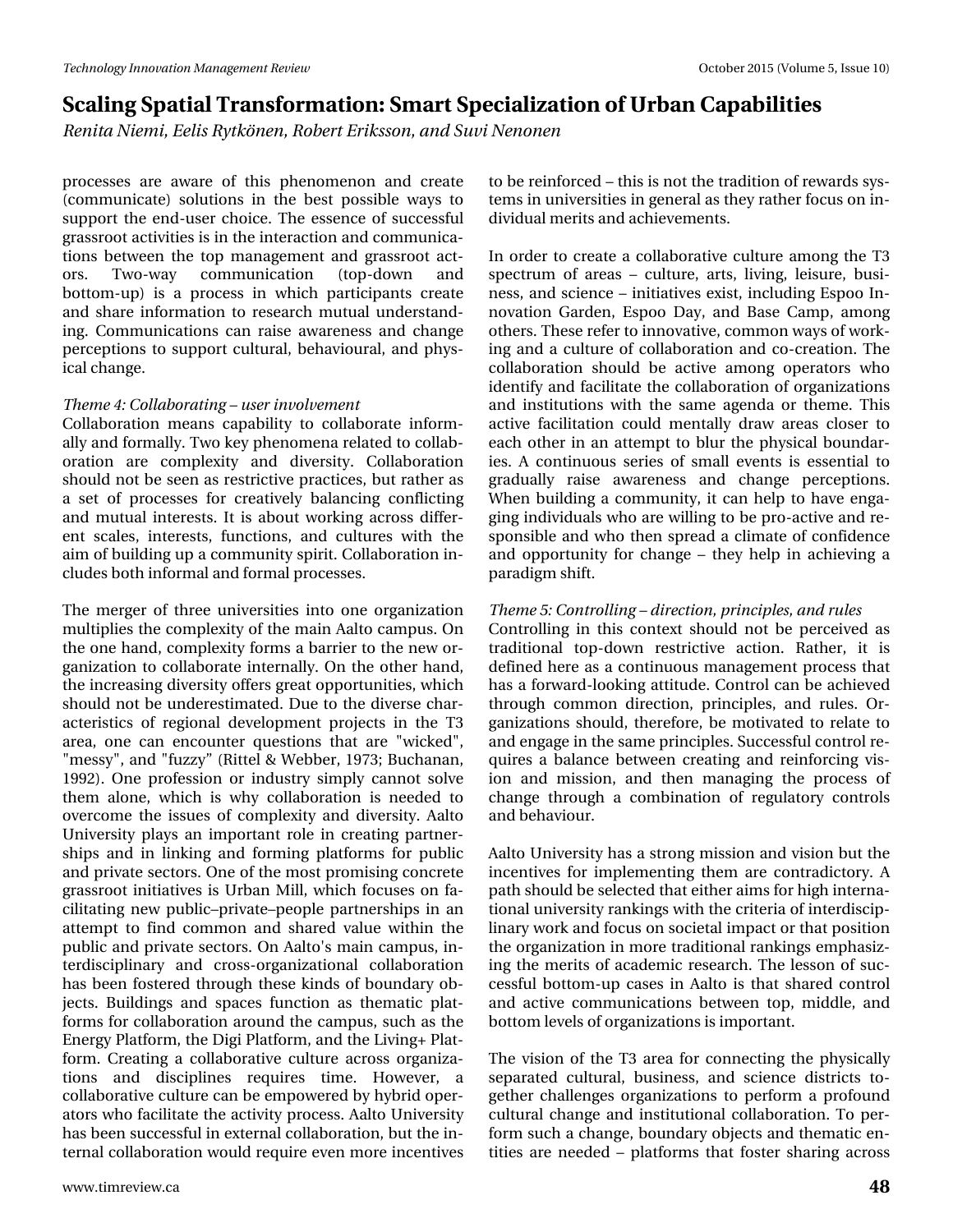*Renita Niemi, Eelis Rytkönen, Robert Eriksson, and Suvi Nenonen*

organizations and nodes. The implementation can then be built on the ongoing collaboration. The developments of area management and areal operators evolve alongside the developments of the physical environment and the temporal development and control. Control can be managed through functioning partnerships between the key stakeholders with the agreed goals. The essence is in finding an operator with the ability to keep the different parties aligned and engaged. The operator has to orchestrate the process of change and sustain other stakeholders who are committed and keep the project alive. It is crucial to engage the actors to contribute to the common mission through incentives.

Reflecting on the learnings from the campus organization, it seems that pioneer facilities and community operators should start actively seeking underutilized facilities and start gathering stakeholders that benefit from one another under the same roof. The social and economic benefits from moving towards a more mixeduse, live, work, play society are the opportunity for knowledge distribution, local economic growth, and walkable neighbourhoods. On Aalto campus, the first steps have usually been thematic events and workshops. Moreover, these operators tend to offer pop-in and collaborative spatial entities where the organizations should not stay statically but dynamically spend some of their time collaborating with each other and then again head towards their clients or home organizations to share the lessons. It is yet remarkable that most of the campus real estate mass is still operated rather conservatively. To implement the novel and dynamic kind of culture on a larger scale takes time but the next generations are already knocking on the doors of the job market. The spatial transformation paradigm seems to be bubbling on the surface of the city as a blurry playfield for a mixture of working, learning, retail, leisure, and daily routines.

### **Takeaways**

Based on our analysis of this case, we offer the following key insights:

- 1. Dynamic connectivity can be created through alternative spatial platforms and processes including cocreation, maintaining, and co-development.
- 2. Change has a pearl in it incentives towards the targeted change and respect of minor-scale changes can provide elements for large-scale changes, too. Resilience can be a strategy for overcoming the ongoing turbulence of change.
- 3. Communication materializes in visible artifacts and in social discourse: a brand can be strong but identity weak – balancing between internal and external communication is as important as balancing between vertical and horizontal communication.
- 4. Collaboration is rarely linear it happens even though it would seem chaotic, unclear, fuzzy, or wicked.
- 5. Control is about communication and incentives motivation cannot be commanded but ownership and empowerment can be enforced.

### **Conclusions**

The shift in the concept of space from being a space of static places towards a more dynamic space of flows is evidently ongoing, as Castells (2004) and Nonaka (1998, 2000), among others, describe. As the activities increasingly mix, regardless of the space, the current practices in the built environment do incompletely support this mixture but tend to silo each activity in their own block. The 5C analysis indicates that the campus areas can function as great living labs for experimenting and prototyping bottom-up concepts for facilitating collaboration among public and private stakeholders as they are densely packed in a manageable entity and as universities create new models and practices, through their core business, research. They are also rather objective and capable of providing a common ground for institutes, municipalities, decision makers, politicians, business, and industry representatives alike.

The tested solutions can thereafter be applied on a larger city scale to answer demands outside the university barriers. Based on the results of the analysis, it seems clear that the spatial solutions are only knots in the network. Collaboration needs to reach beyond the single hotspots in order to create an interactive network where great minds interact in the spaces of flows. To truly reach the business potential of mobile knowledge work facilitation and revitalize larger city areas, we need new types of hybrid operators – or new processes, practices, and businesses for the existing operators – that are capable of strengthening what is in between the knots. The buildings themselves are not in the core but the essence is in managing what happens inside and in between them, in the network facilitation.

The challenge in land use and planning is that law dictates it, and there is no control or ownership of the management of processes – a situation similar to the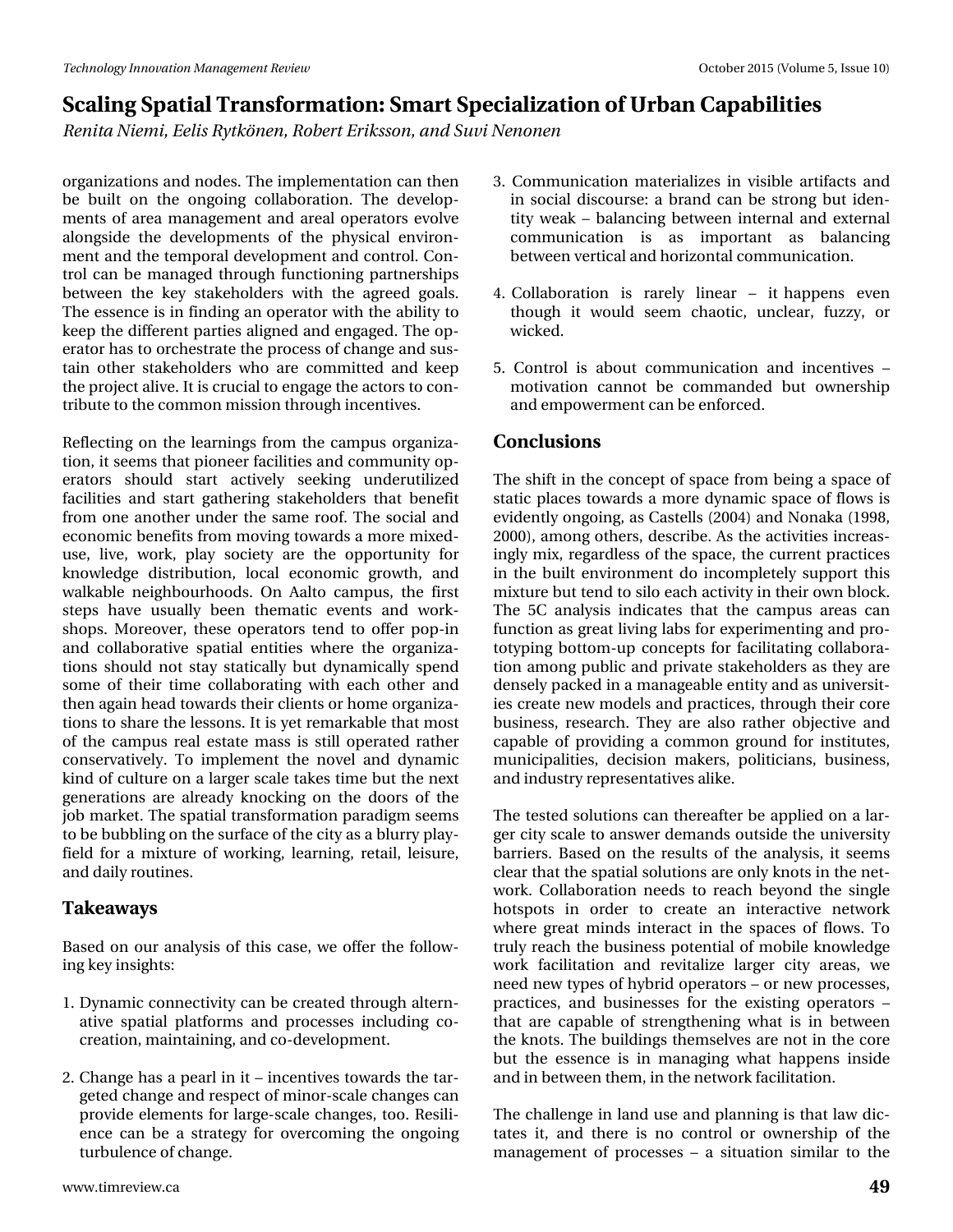*Renita Niemi, Eelis Rytkönen, Robert Eriksson, and Suvi Nenonen*

campus area only a decade ago. Strong individuals who seem to have strong ownership of the projects lead the case examples. If they leave the organization, they are difficult to replace and the successful initiatives might discontinue. On the other hand, little by little, these novel practices and niche innovations build on each other, creating change in the standards of processes. In order for the bottom-up processes to take place by and large in the built environment, the approach of managing and commanding through hierarchies, standards, and mechanisms of passive control must be flipped to the approach of actively orchestrating the actions by support, incentives, and other enablers. Furthermore, the results must be measured in terms of the holistic quality of the action and the effectiveness that the built environment enables – not solely in terms of the efficiency of the built environment itself.

### **About the Authors**

**Renita Niemi** is a design strategist for humancentered change. She is a creative professional who graduated in 2004 from the University of Art and Design Helsinki (TaiK) in Finland. She has major in Industrial and Strategic Design and minor in International Design Business Management (IDBM). Currently, she focuses on her part-time PhD studies at Aalto University. Having several years of academic background working at TaiK and Aalto University, she is experienced at multidisciplinary research, concept development, and design. She has completed a diverse range of design research projects related to housing and living. Her ambition is to form broad initiatives to facilitate further innovation, which involves networking between people with different perspectives, as well as rapid experimentation and creative collaboration. Her passions are greatly connected to planning, design, services, and innovation in context of the urban environment.

**Eelis Rytkönen** is interested in socio-technical phenomena, managerial practices, and spatial design in organizational settings. Currently, he works as a researcher for the BES research group in Aalto University, Finland, where he is finishing his doctorate research on dynamics of campus management in spatial transformation. He holds a BSc in Real Estate Economics and an interdisciplinary MSc degree in International Design Business Management (IDBM).

**Robert Eriksson** graduated as an architect from Chalmers University of Technology in Gothenburg, Sweden, in 2005. Currently, he works as a senior advisor in a consultancy solving problems related to the built environment. He has extensive experience in city planning, renewable energy, and open data. Robert has also been active in research, having published scientific publications related to, for example, user empowerment and future campus development.

**Suvi Nenonen** has worked as a Research Manager in Aalto University, Finland, since finishing her doctorate in 2005 on work environments that support new knowledge creation. She has published over a hundred scientific publications and acts actively in multiple international facilities management networks such as EuroFM and NewWOW. Suvi also acts as a docent in the Tampere University of Technology, Finland.